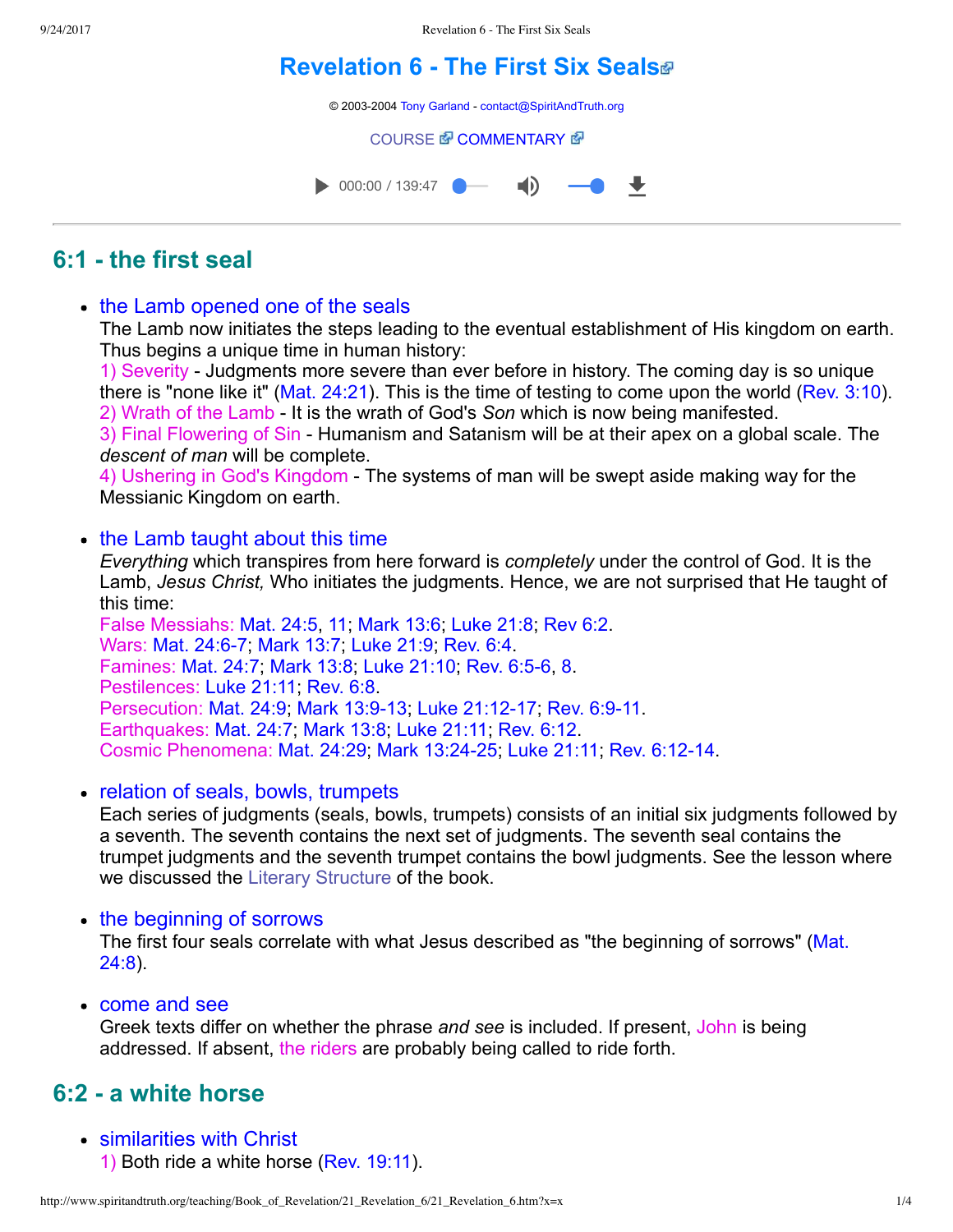- 2) Both wear a crown (although Jesus wears many crowns, [Rev. 19:12\)](http://www.spiritandtruth.org/bibles/nasb/b66c019.htm#Rev._C19V12).
- 3) Both are "overcomers" [\(Dan. 7:25;](http://www.spiritandtruth.org/bibles/nasb/b27c007.htm#Dan._C7V25) [Rev. 3:21;](http://www.spiritandtruth.org/bibles/nasb/b66c003.htm#Rev._C3V21) [13:7;](http://www.spiritandtruth.org/bibles/nasb/b66c013.htm#Rev._C13V7)[17:14](http://www.spiritandtruth.org/bibles/nasb/b66c017.htm#Rev._C17V14)).
- differences from Christ
	- 1) The Lamb is loosing the seals, not riding forth.
	- 2) The Lamb wields a *sword,* not a *bow* [\(Rev. 2:12;](http://www.spiritandtruth.org/bibles/nasb/b66c002.htm#Rev._C2V12) [19:15](http://www.spiritandtruth.org/bibles/nasb/b66c019.htm#Rev._C19V15)).
	- 3) The Lamb rides at the *end* of the Tribulation, not the *beginning* .
- the rider is Antichrist

The beginning of birth pangs includes *false messiahs* ([Mat. 24:45\)](http://www.spiritandtruth.org/bibles/nasb/b40c024.htm#Mat._C24V4). He *looks* like a savior, but will be a *deceiver* who conquers by devious means.

• a bow... a crown... to conquer

The *bow* symbolizes strength. The *crown* symbolizes authority. He is given the crown and goes out as an "overcomer."

### **6:4 the second seal**

a red horse

Red denotes bloodshed. The horseman takes "peace from the earth." The initial success of the white horsemen eventually degenerates into widespread war. This is a time of unprecedented bloodshed.

### **6:56 the third seal**

• a black horse

 "Black" is *melas,* which describes clothing used in mourning or the color of evil. A quart, *choenix,* was the amount of food provided to a soldier each day. A denarious was a workman's average daily wage. Men will work hard each day just to have enough to survive. *Oil and wine* may refer to luxury items or different types of crops which are not harmed by the conditions of the famine.

### **6:78 the fourth seal**

#### • a pale horse... Death and Hades

 "Pale" is *chloro's* from which we get *chlorophyll* which describes the green pigments in plants. Here it describes the pallor of sickness and death. One fourth of the population of earth perishes. [Using today's population figure \(6 billion\) would mean over 1.5 billion dead! \(See the world](http://www.census.gov/cgi-bin/ipc/popclockw) population clock.) This number would be reduced by the believers taken in the rapture prior to the Tribulation.

### **6:911 the fifth seal**

• slain for the word of God

The "beginning of sorrows" has passed and now begins a time of unprecendented religious persecution, martyrdom and anti-Semitism. The souls of the martyrs are under the base of the [altar, reminiscent of the pouring of blood at the base of the altar of sacrifice \(Ex. 29:12; Lev.](http://www.spiritandtruth.org/bibles/nasb/b03c008.htm#Lev._C8V15) 8:15). The harlot will persecute those who are Christ's for she is "drunk with the blood of the saints" [\(Rev. 17:6\)](http://www.spiritandtruth.org/bibles/nasb/b66c017.htm#Rev._C17V6).

• judge... those who dwell on the earth As the *Goel* (kinsman-redeemer), Christ will eventually avenge His saints (Isa. 63:3-4). The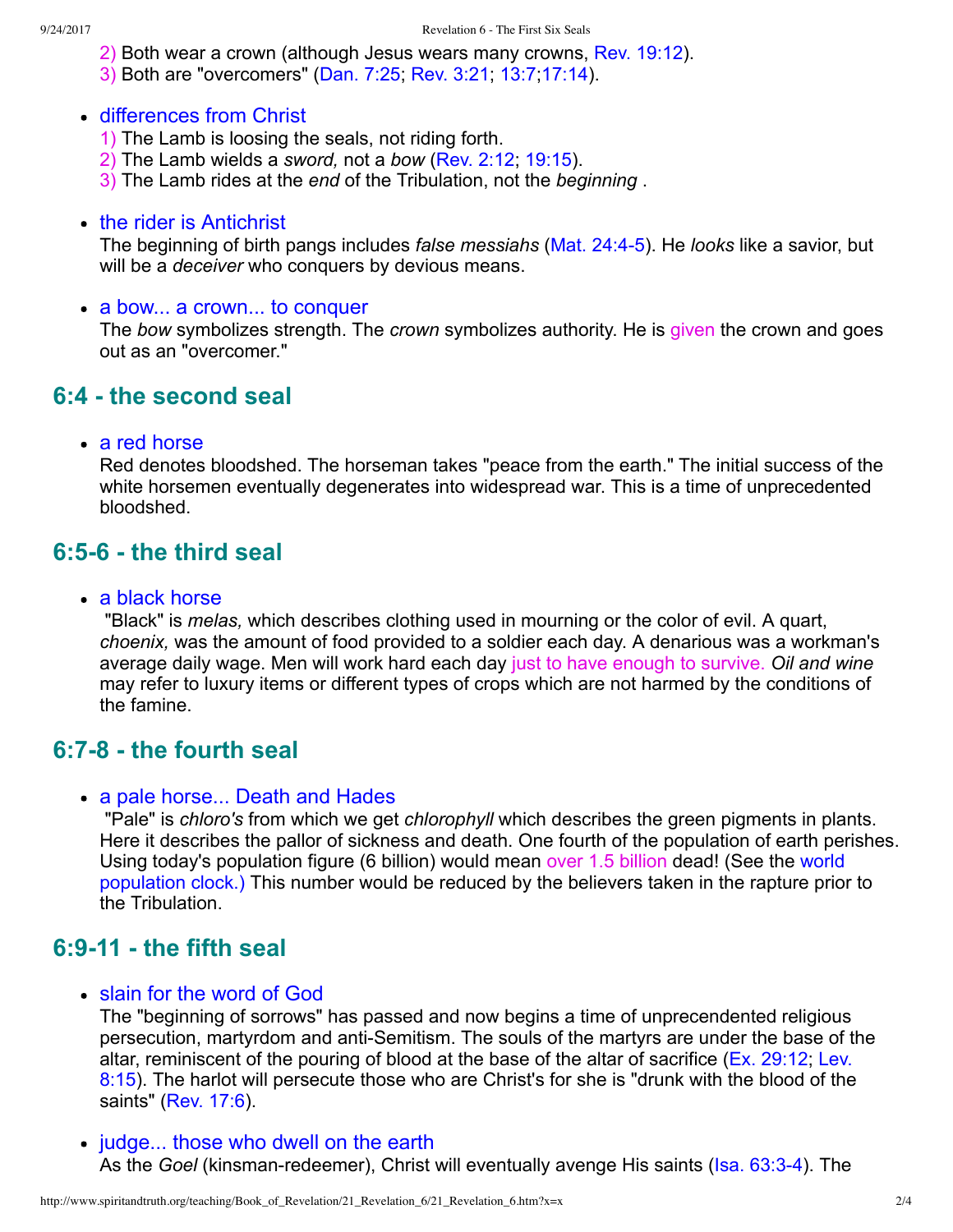phrase: *those who dwell on the earth* has special meaning in the book of Revelation. It describes those who remain steadfastly opposed to God throughout the judgments. They are not written in the Book of Life ([Rev. 13:8](http://www.spiritandtruth.org/bibles/nasb/b66c013.htm#Rev._C13V8); [17:8](http://www.spiritandtruth.org/bibles/nasb/b66c017.htm#Rev._C17V8)). Their citizenship is not in heaven [\(Php. 3:20](http://www.spiritandtruth.org/bibles/nasb/b50c003.htm#Php._C3V20)).

#### white robe

They are the overcomers who are given white robes which represent the righteousness of Christ on their behalf [\(Rev. 3:5,](http://www.spiritandtruth.org/bibles/nasb/b66c003.htm#Rev._C3V5) [18](http://www.spiritandtruth.org/bibles/nasb/b66c003.htm#Rev._C3V18); [12:11](http://www.spiritandtruth.org/bibles/nasb/b66c012.htm#Rev._C12V11)).

### **6:12 the sixth seal**

### • the Day of the Lord

The signs which accompany the sixth seal indicate the Day of the Lord is now underway. The "thief in the night" has now arrived in judgment (1Th. 5:2-10).

#### a great earthquake

 "Earthquake" is *seismo's* which means "a shaking" and is used more broadly than just shaking the earth ([Mat. 8:24\)](http://www.spiritandtruth.org/bibles/nasb/b40c008.htm#Mat._C8V24). Here even the *heavens* are shaken.

### • sun became black... moon became like blood

The darkening of the sun *may* be from the perspective of viewers on the earth--due to material ejected into the atmosphere by the earthquake or the impact from asteroids or meteors described in the next verse.

### • stars of heaven fell to the earth

 "Stars" is *aste'res* from which we get the word *asteroid.* Probably asteroids or meteors are involved. These cosmic disturbances are not mere hyperbole (see the lesson where we discuss [the Interpretation of Symbols\). Jesus predicted these signs prior to His Second Coming \(Mat.](http://www.spiritandtruth.org/bibles/nasb/b40c024.htm#Mat._C24V29) 24:29-30; cf [Mark 13:24;](http://www.spiritandtruth.org/bibles/nasb/b41c013.htm#Mark_C13V24) Luke 23:44-45).

### **6:14 the sixth seal**

• the sky receded

 "Receded" is *apechori'sthe,* a term used to describe the *parting* of Paul and Silas from Barnabas and Mark [\(Acts 15:39](http://www.spiritandtruth.org/bibles/nasb/b44c015.htm#Acts_C15V39)). An enormous and terrifying site which we cannot explain, probably violating the static laws of physics (which all miracles do)! Not the ultimate passage of the heavens, which does not come until Revelation [20:11.](http://www.spiritandtruth.org/bibles/nasb/b66c020.htm#Rev._C20V11)

#### every mountain and island moved

Huge convulsions leading to permanent geographical changes. Worldwide mapping databases are instantly rendered useless.

### **6:15 the sixth seal**

- kings of the earth These are the kings which failed to "kiss the Son, lest He be angry" [\(Ps. 2:12\)](http://www.spiritandtruth.org/bibles/nasb/b19c002.htm#Ps._C2V12).
- great men... mighty men

The *great ones* and *strong ones* who do not occupy positions of rulership, but who influence and control from positions of corporate power and wealth.

• commanders

"Commanders" is *chilia's* meaning *one thousand.* Leaders over a thousand troops. Roughly